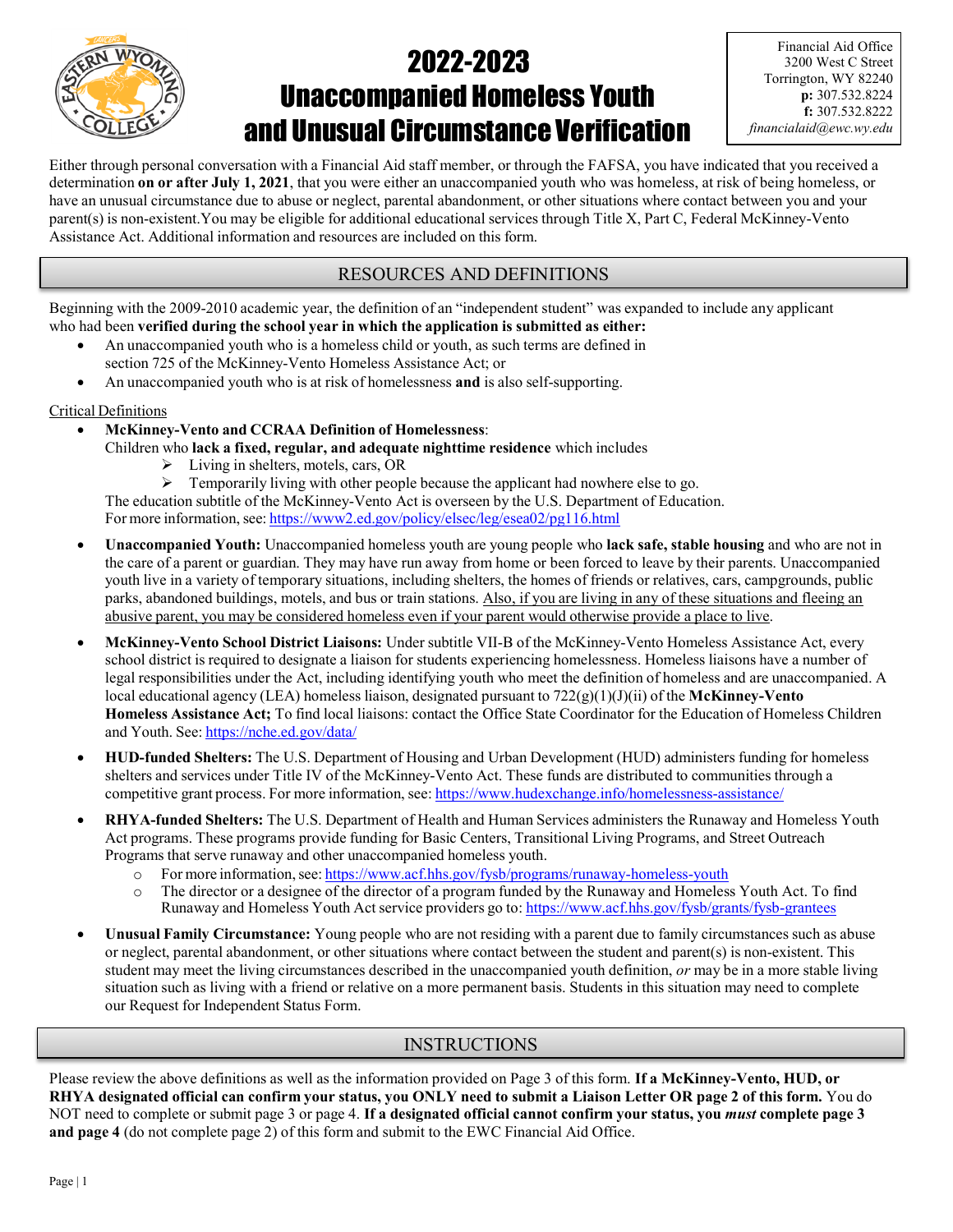

# 2022-2023 Unaccompanied Homeless Youth Verification Form

For the Purposes of Federal Financial Aid

# This form is to be completed by a designated official

I am providing this letter of verification as a (check one):

A McKinney-Vento School District Liaison

 $\Box$  A director or designee of a HUD-funded shelter *(shelter name)*:

 $\Box$  A director or designee of a RHYA-funded shelter *(shelter name)*:

This letter is to confirm that was:

Print student name

 $\Box$  an unaccompanied homeless youth after July 1, 2021.

After July 1, 2021, the student listed above was living in a homeless situation, as defined by Section 725 of the McKinney-Vento Act, and was not in the physical custody of a parent or guardian.

 $\Box$  an unaccompanied, self-supporting youth at risk of homelessness after July 1, 2021. After July 1, 2021, the student listed above was not in the physical custody of a parent or guardian, provides for his/her own living expenses entirely on his/her own, and is at risk of losing his/her housing.

As per the College Cost Reduction and Access Act (Public Law 110-84), I am authorized to verify this student's living situation. No further verification by the Financial Aid Administrator is necessary. Should you have additional questions or need more information about this student, please contact me at the number listed below.

| Authorized Signature | Date         |
|----------------------|--------------|
| Print Name           | Phone Number |
|                      |              |
| Title                |              |
| Agency               |              |
|                      |              |

# Return completed form to:

### Eastern Wyoming College

Financial Aid Office 3200 West C Street Torrington, WY 82240 (307) 532-8224 or 1-866-327-8996 Ext 8224 Fax: (307) 532-8222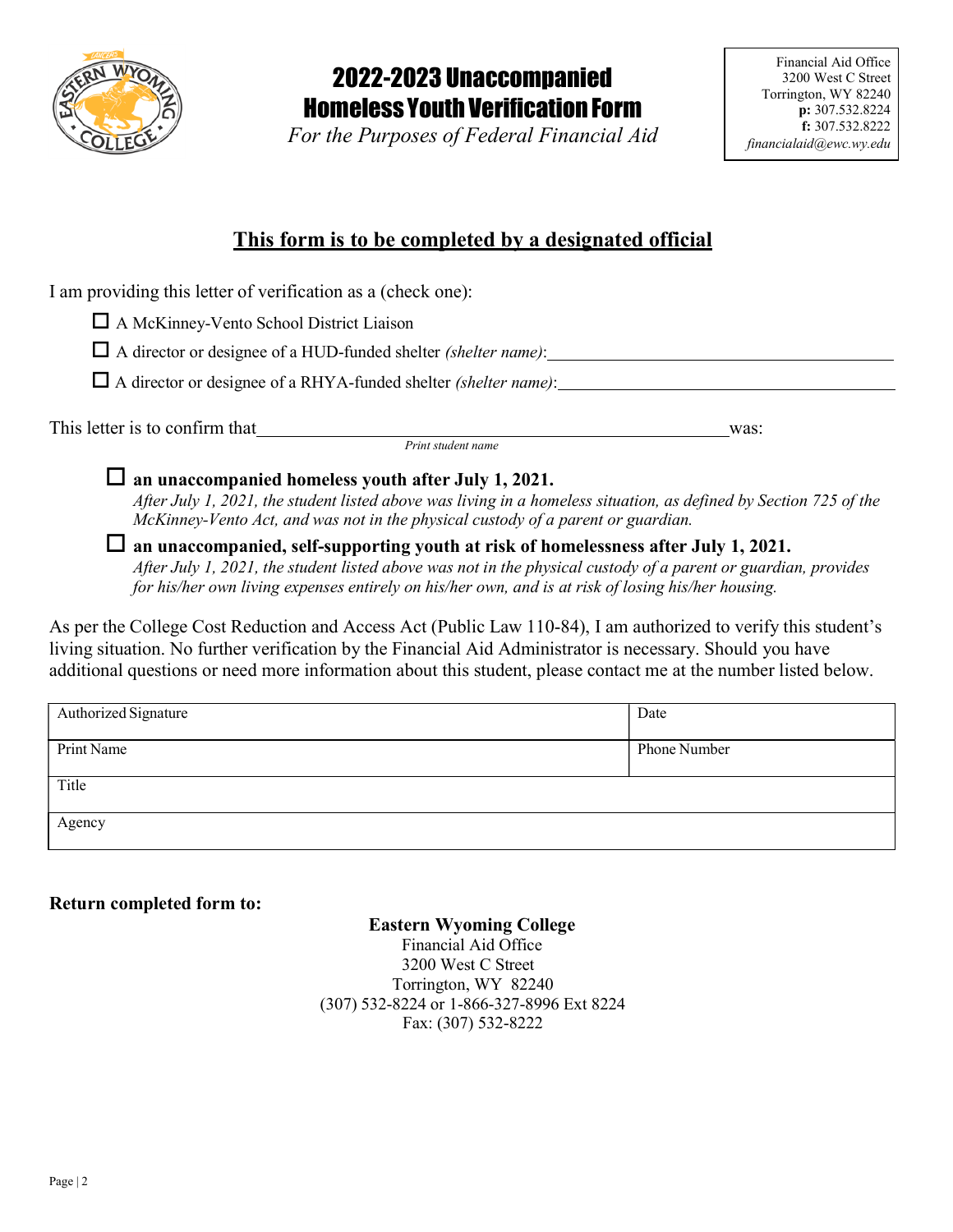

# 2022-2023 Unaccompanied Homeless Youth and Unusual Circumstance Verification

### REQUIRED DOCUMENTATION

Please review the "Resources and Definitions" section. Once you have determined which definition/circumstance most closely relates to your situation, please submit the required documentation for one of the following:

- 1. A McKinney-Vento, HUD, or RHYA designated official can confirm your status. If a designated official can verify your status as an unaccompanied homeless youth OR an unaccompanied, self-supporting youth at risk of homelessness on or after July 1, 2021, please submit one of the following:
	- $\Box$  An Unaccompanied Homeless Youth Verification Form (provided on page 2) completed by a designated official, OR You do NOT have to complete page 3 or page 4 if you utilize this option. Just submit page 2.
	- A McKinney-Vento Homeless Liaison Letter provided by a designated official. The letter must be on official letterhead. o You do NOT have to submit this form if you utilize this option. Just submit the letter.
- 2. A designated official cannot confirm your status. If a designated official cannot verify your status as an unaccompanied homeless youth, an unaccompanied, self-supporting youth at risk of homelessness, or as a youth who has an unusual family circumstance, please submit this completed form along with the following:
	- $\Box$  A typed (or neatly hand-written), signed statement that explains in detail to the extreme, the unique, and/or unusual family circumstances that prevent you from obtaining/providing parent information for your financial aid application.
	- $\Box$  A signed statement from a third party who is knowledgeable of your family situation and can verify the reason you are unable to provide your parents' information. Appropriate third-party statements are from clergy, school counselors, teachers or similar professionals. This third party should be someone unrelated to you. The statement should be on letterhead and should list the person's relationship to you and a contact number.
	- $\Box$  If you are living with a friend or relative (rather than living on your own), provide a signed statement from that friend or relative confirming your living situation and any knowledge they have about your circumstances. The statement should include the person's relationship to you and a contact number.
	- $\Box$  DO NOT COMPLETE THE UNACCOMPANIED HOMELESS YOUTH VERIFICATION FORM ON PAGE 2.

\* Please note: students whose circumstances most closely relate to Option 2 are not guaranteed approval as an Independent Student. Documentation will be reviewed, and the Financial Aid Office may request additional information or an appeal to determine eligibility.

### PLEASE NOTE: PAGE 3 AND PAGE 4 ONLY NEED TO BE COMPLETED BY STUDENTS WHOSE STATUS CANNOT BE CONFIRMED BY A DESIGNATED OFFICIAL.

# STUDENT INFORMATION

| Last Name                                                          | First Name                     |                              | M.I.                             | <b>EWC Student ID Number</b> | Social Security Number (last four digits)                                                        |  |
|--------------------------------------------------------------------|--------------------------------|------------------------------|----------------------------------|------------------------------|--------------------------------------------------------------------------------------------------|--|
| Current Mailing Address (include apartment number) if you have one |                                |                              |                                  | E-mail Address               |                                                                                                  |  |
| City, ST, Zip                                                      |                                |                              | Phone Number (include area code) |                              |                                                                                                  |  |
|                                                                    |                                | <b>HOUSEHOLD INFORMATION</b> |                                  |                              |                                                                                                  |  |
| I rent/own my own home.<br>. .<br>$\overline{\phantom{a}}$         | I do NOT rent/own my own home. |                              |                                  |                              | List information for the people in your current household. Attach a separate sheet if necessary. |  |
| <b>Full name of household member</b>                               |                                | Age                          | <b>Relationship to student</b>   |                              | College attending/employer                                                                       |  |
|                                                                    |                                |                              | Self                             |                              | <b>EWC</b>                                                                                       |  |
|                                                                    |                                |                              |                                  |                              |                                                                                                  |  |
|                                                                    |                                |                              |                                  |                              |                                                                                                  |  |
|                                                                    |                                |                              |                                  |                              |                                                                                                  |  |
|                                                                    |                                |                              |                                  |                              |                                                                                                  |  |
|                                                                    |                                |                              |                                  |                              |                                                                                                  |  |